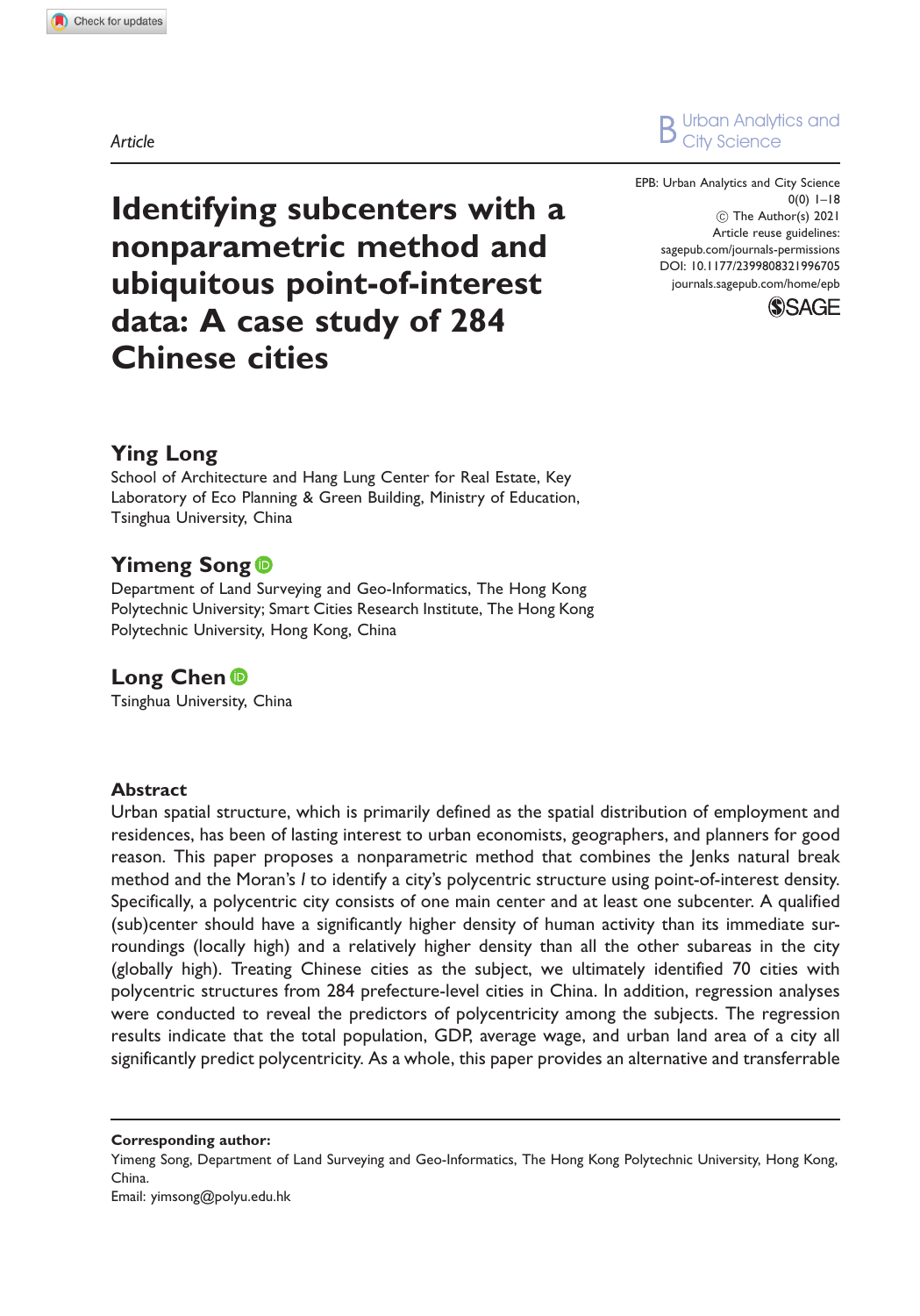method for identifying main centers and subcenters across cities and to reveal common predictors of polycentricity. The proposed method avoids some of the potential problems in the conventional approach, such as the arbitrariness of threshold setting and sensitivity to spatial scales. It can also be replicated rather conveniently, as its input data, such as point-of-interest data, are widely available to the public and the data's validity can be efficiently checked by field trips or other traditional data sources, such as land-use maps or censuses.

#### Keywords

Urban spatial structure, subcenter, point-of-interest, China

## Introduction

Urban spatial structure, which is primarily defined as the spatial distribution of employment and residences, has been of lasting interest to urban economists, geographers, and planners for good reason. On the one hand, a compact urban form (i.e. high concentration of employment and residences) or urban sprawl (i.e. the reverse of a compact urban form) means different benefits and costs to cities. On the other hand, decentralization and polycentric forms, where there are a number of concentrated employment centers and a scattered population distribution, tend to be the norm rather than the exception in the characterization of an increasing number of cities. In the United States, for instance, "edge cities" and even regions "beyond polycentricity" have emerged (Garreau, 1992; Gordon and Richardson, 1996). These new phenomena have profound economic, social, energy, and environmental implications and have also revealed that the underlying dynamics that govern our cities or regions are undergoing great changes. Thus, both academics and practitioners need additional studies to better understand these changes; as such understanding has become a prerequisite for us to better plan and manage the forms and development of cities and regions.

Existing studies have made progress in understanding the changes in urban spatial structure, basically by defining and identifying urban subcenters. However, studies that quantitatively measure polycentricity are dominated by (a) measurements that require local knowledge or multistep computation, such as the selection of density thresholds and the calculation of density functions and residuals; (b) measurements using conventional employment or population data from census and household travel surveys, which are often updated every 5 or 10 years, significantly lagging behind the rapid development and constant changes in our cities and regions; or (c) a focus on only one or a limited number of cities simultaneously, such as Los Angeles (e.g. Giuliano and Small, 1991; Pfister et al., 2000), Chicago (e.g. McDonald, 1987; McMillen and McDonald, 1998), Houston (e.g. Craig and Ng, 2001; McMillen, 2001), Beijing (e.g. Huang et al., 2015; Qin and Han, 2013; Sun et al., 2012; Cai et al., 2017), Hangzhou (e.g. Wen and Tao, 2015; Yue et al., 2010) and Guangzhou (e.g. Wu, 1998). The abovementioned limitations create challenges for accurately depicting the everchanging urban spatial structure, and the lack of comparable cases also diminishes our ability to explore the factors influencing polycentricity in an urban system.

The concept of new, open and big data (NOBD) has been proposed and developed rapidly over the past decade, and it also brings opportunities for urban studies. Most of the NOBD represents massive data streams that are updated in real time and space and collected by new (sensor) technologies and new social media. For example, Long and Thill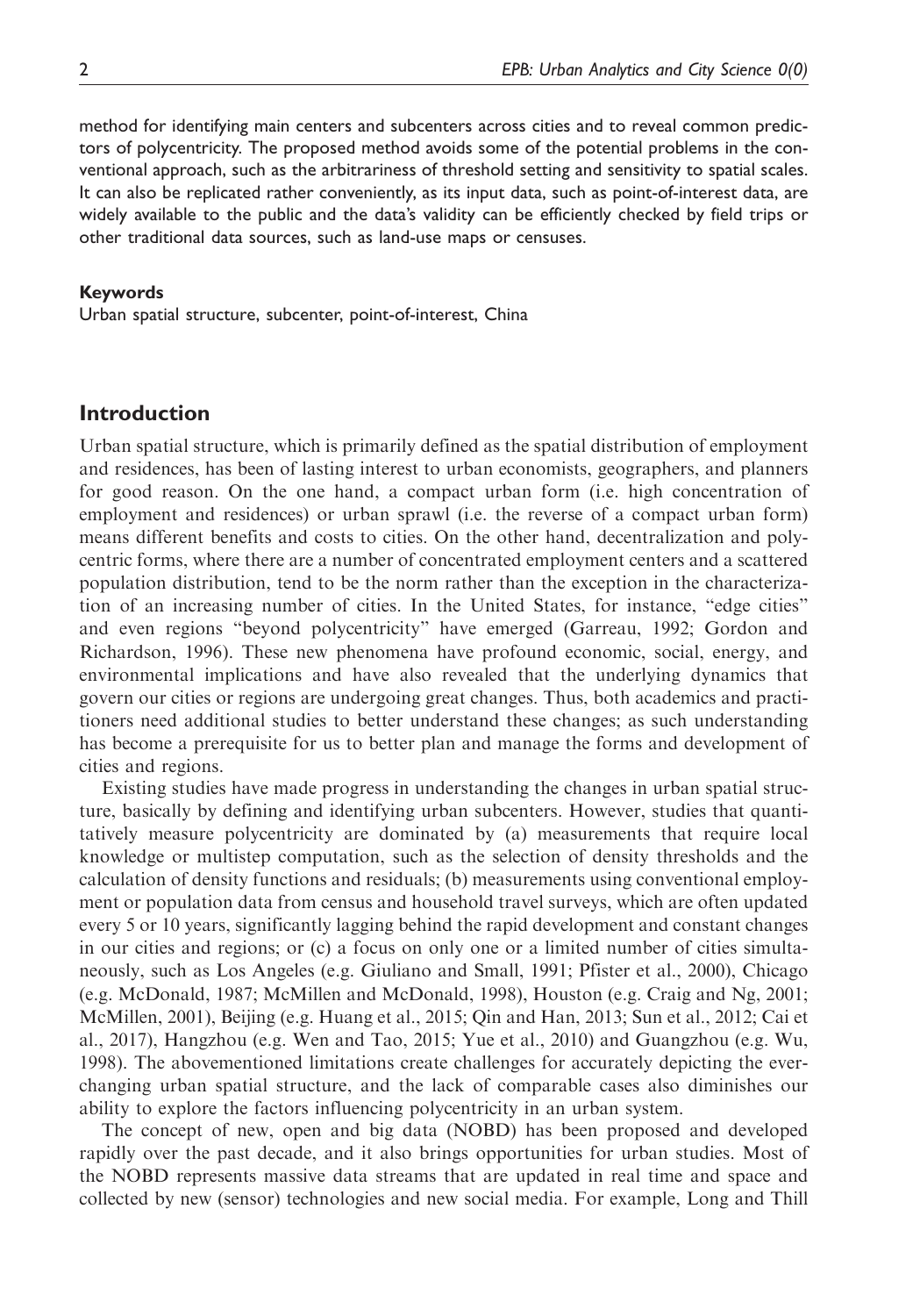(2015) and Zhou et al. (2017) have turned to emerging NOBD, such as subway smartcard data, to overcome the constraints of conventional data in analyzing intrametropolitan movement. Li et al. (2018) use point-of-interest (POI) data to estimate commuting patterns. The use of NOBD in urban studies has provided decision-makers and analysts with extra sources of user and/or spatial information on every time horizon (Batty, 2012). These features of NOBD can potentially change how we quantify, plan, manage, and/or monitor cities (Batty, 2013). Many examples (e.g. see Alexiou et al., 2016; Batty, 2016; Glaeser et al., 2018; Miller and Tolle, 2016; Song et al., 2018a) have already illustrated that such potential could be realized. However, only a few academics have studied urban spatial structure with NOBD or in combination with the conventional data used in the literature.

Against the above backdrop, this paper aims to develop a generic procedure and method for studying urban spatial structure with NOBD. Specifically, we propose a nonparametric method that combines the Jenks natural breaks method and the local Moran's I to quantitatively identify the main center(s) and subcenters in cities. POIs, rather than conventional population or employment data, are used to measure urban polycentricity in 284 Chinese cities. We find 70 polycentric Chinese cities in 2011. To validate this finding, our results are compared to those based on commonly used data and methods in existing studies. Knowing the number of subcenters in each city, we further explore the determinants of the polycentric structure. Following previous studies (e.g. Li et al., 2016; Liu and Wang, 2016; McMillen and Smith, 2003; Sun and Lv, 2020; Sun et al., 2017), a regression analysis was conducted to reveal the associations between polycentricity and urban characteristics. The regression results indicate that the total population, GDP, average wage, and size of the urban area are all significantly correlated with the number of subcenters in the sample cities.

#### Literature review

#### Urban spatial structure, subcenters, and polycentric cities

In the 1980s, researchers proposed the view that modern metropolises are increasingly characterized by the presence of multiple activity nodes rather than a single dominant core (Lee, 2007). These activity nodes or employment and population clusters have been named "suburban downtowns" (Hartshorn and Muller, 1989), "edge cities" (Garreau, 1991), "technopoles" (Scott, 1990), or "employment subcenters" (Giuliano and Small, 1991). Because of these researchers' pioneering work, the concepts of subcenter and polycentric city have been widely discussed. Researchers have proposed and applied various criteria to define subcenters, such as employment size, office and/or retail space, commute flows, the job–housing ratio, and the land-use mix (Cervero, 1989; Giuliano and Small, 1991). Since then, studies have increasingly relied on employment density in defining subcenters in polycentric cities (Craig and Ng, 2001; McMillen, 2001; Pfister et al., 2000). The main attribute of an urban employment subcenter is its significantly higher employment density than the surrounding areas (McDonald, 1987) and its influence on the densities of nearby locations and even the entire region (Giuliano and Small, 1991; Gordon et al., 1986; McMillen, 2001). However, different from the above definition of subcenter, Li et al. (2016) argued that the level of human activities provides the most accurate representation of the city's function, and a city center or subcenter should be a cluster of human activities during some hours of the day. Zhang et al. (2017) also contended that a multicenter structure can be predicted by population, industry, and infrastructure. This new wave of thought calls for a rethinking of subcenter identification.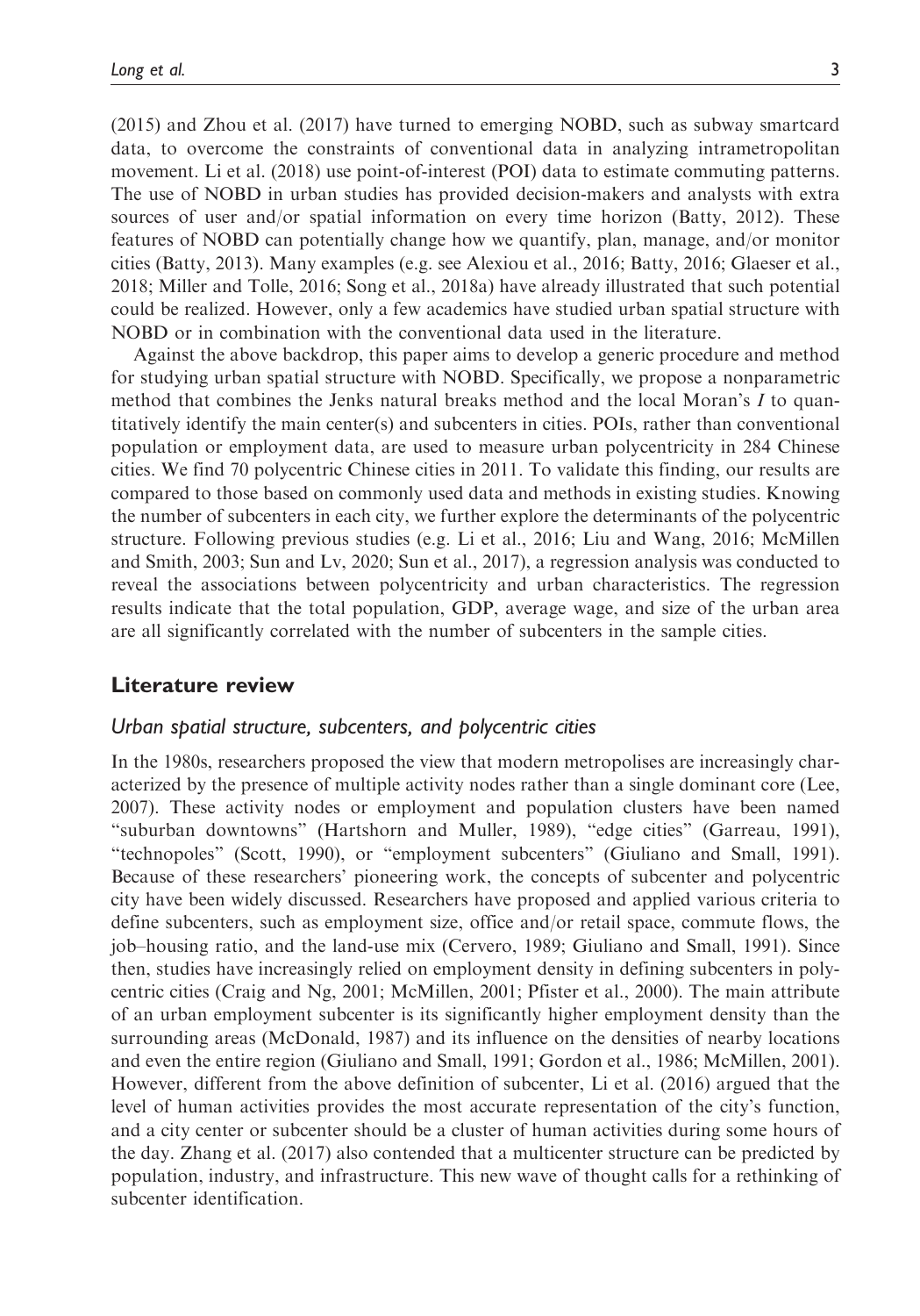While studies on urban spatial structure have focused on defining and measuring polycentricity, few have explicitly outlined the importance of doing so. Meijers (2008) was among the first to emphasize the importance of delineating functional urban areas for the measurement of polycentricity in the national urban system in Europe. Later, a study by Zhang and Derudder (2019) found similar results in Chinese urban regions and argued that the polycentricity of an urban region is sensitive to the number of centers identified and included in the calculation. Both of their studies imply that center identification is not an end in itself but has significant implications for understanding the urban and regional system. For example, in the context of polycentric urban regions, studies have tended to analyze spatial organization by examining the functional linkages between urban centers (e.g. Burger et al., 2014; Vasanen, 2012). For studies that examine polycentric urban systems, the polycentricity structure has been used to explain economic productivity (Wang et al., 2019) and the decentralization of poverty (Zhang and Pryce, 2020).

#### Identifying subcenters with conventional data and NOBD

In the 1980s, scholars started to recognize that the urban spatial structure was changing, which was primarily the result of decreasing transportation costs and the rapid increase in urban sprawl. Efforts have been made to quantify these changes, especially the emergence of subcenters. McDonald (1987) used the positive residuals from a regression of employment density on the distance from the central business district (CBD) in Chicago as a measurement of subcenters. Giuliano and Small (1991) quantitatively defined a subcenter in Los Angeles as a cluster of contiguous tracts that has at least 10 employees per acre in each tract and a minimum of 10,000 employees in the cluster. Since then, employment density has been widely used in identifying subcenters (e.g. Bogart and Ferry, 1999; Craig and Ng, 2001; McDonald and McMillen, 1990; McMillen, 2001; McMillen and McDonald, 1998; Pfister et al., 2000). More recently, the study of subcenter identification remains attractive for scholars, but the data they use have become more diverse. For example, Nasri and Zhang (2018) used fine-grained land use data from Atlanta and Phoenix to identify regional employment subcenters. Liu et al. (2018) employed the 1990 and 2000 Census Transportation Planning Package data and American Community Survey 2006–2010 to explore changes in employment centers in Houston and Dallas.

Among the studies listed above, a number of methods regarding subcenter identification can be generalized. These methods are further classified into two groups according to their density criteria. A table that summarizes the existing methods is provided in the online supplementary materials (see Table S1). One group of methods identifies subcenters based on the absolute density criterion, which means that minimum density thresholds are used to define subcenters. For example, Giuliano and Small (1991) defined a city subcenter as a group of contiguous tracts with at least 10 employees per acre in each tract and a minimum of 10,000 employees in the group. The absolute density criterion has been widely used in existing studies since then, with numerical adjustments to fit different contexts (e.g. see Anderson and Bogart, 2001; Bogart and Ferry, 1999; Huang et al., 2017; Liu and Wang, 2016; Pfister et al., 2000). The key parameter in this method is the minimum density threshold; however, this is also where its primary flaw and corresponding technical difficulties lie when being applied. The minimum density is somewhat arbitrary, and its justification relies heavily on individual researchers' knowledge and observations of the study area (Huang, 2015; Lee, 2007). This makes it difficult if not impossible to expand the study coverage across time and space or to duplicate one study in another context.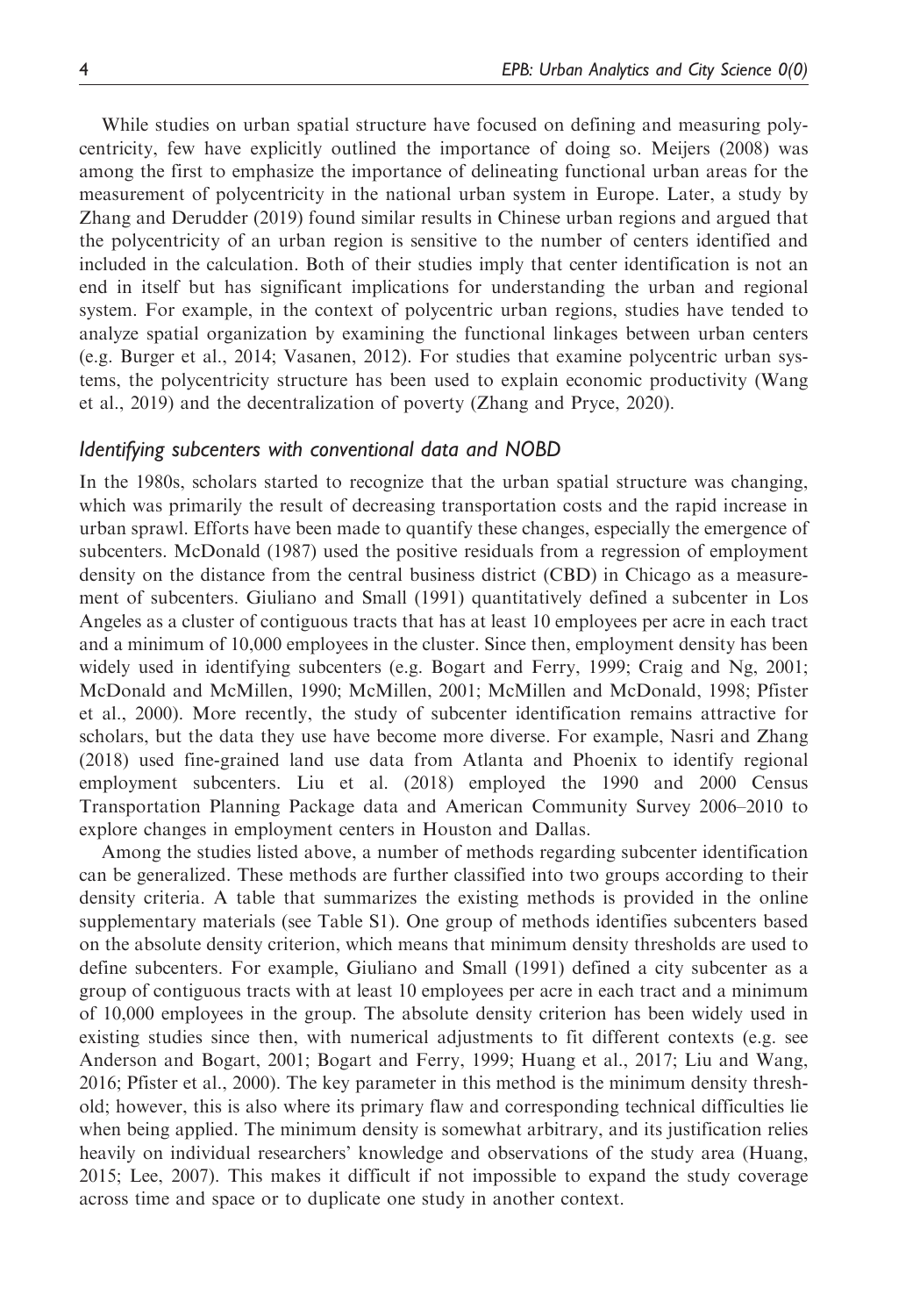The other group is based on the relative density criterion, including the use of various employment density functions, either parametric or nonparametric (Table S1). McDonald (1987) first proposed a more objective method, defining a subcenter as a cluster of significantly positive residuals from a simple regression of employment density on the distance from the CBD. McDonald and McMillen (1990) subsequently used the same method to identify employment subcenters in Chicago, and their results were verified by local knowledge. Similarly, Craig and Ng (2001) and McMillen (2001) have all identified subcenters in sample U.S. cities based on an employment density function. Later, Sun et al. (2012) and Huang et al. (2015) also conducted density regressions in their studies identifying subcenters in Beijing.

In the era of information, the development of technology has generated massive data that are available from multiple sources, which in turn encourages and triggers rapid development and innovations in multiple disciplines. In urban studies, NOBD have the ability to fill the gaps in conventional research methods and data and to build the path towards bottomup planning and design (Li et al., 2016). Some of the most widely used NOBD in urban studies today include POIs, cellular signaling data, public transit smartcard transactions, social media posts, and location-based service (LBS) data from smartphone apps. NOBD share some common attributes, including finer resolution, a wider scope of coverage, and a higher update frequency, all of which make them excellent data for analyzing our city systems. Studies on urban spatial structure have also embraced NOBD. POI or similar LBS data (such as Baidu Heatmap and Didi taxi records) have been used in quantifying urban polycentricity (Duan et al., 2018; Guo et al., 2015; Li et al., 2016), delineating city boundaries (Chen et al., 2020; Hollenstein and Purves, 2010; Song et al., 2020; Xu and Gao, 2016), and identifying population movements (Becker et al., 2011; Song et al., 2019). However, compared to conventional studies on urban spatial structure, emerging studies using NOBD are still quite limited.

#### Factors influencing urban polycentricity

Acknowledging the fact that polycentric cities are emerging worldwide, scholars have started to explore the mechanisms behind this evolution. A growing but limited body of literature has examined the association between urban polycentricity, which is usually represented by the number of subcenters, and physical and socioeconomic urban characteristics. In doing so, these studies aim to generate preliminary but important hypotheses regarding the formation of polycentric cities. For example, in a Poisson regression with 62 large American urban areas, McMillen and Smith (2003) found that the key explanatory variables for the number of subcenters are population and commuting costs. Liu and Wang (2016) revealed that higher degrees of polycentricity are associated with cities in fragmented landscapes, and conditioning on topographic characteristics and total land area, GDP per capita is positively associated with high polycentricity in Eastern China. Similar analyses were also carried out by Li et al. (2016), Sun et al. (2017), and Sun and Lv (2020), although different predictors were used in different urban areas. These studies have enriched the theoretical underpinnings of urban spatial structure evolution; however, the empirical evidence remains insufficient.

To summarize, our literature review indicates that center and subcenter identification is still the mainstream in existing studies on urban spatial structure. Most of the existing studies still use conventional demographic data (which do not accurately reflect the spatial structure, nor do it allow for diachronic comparative studies) and conventional methods to identify subcenters for a limited number of cities, which has greatly limited the significance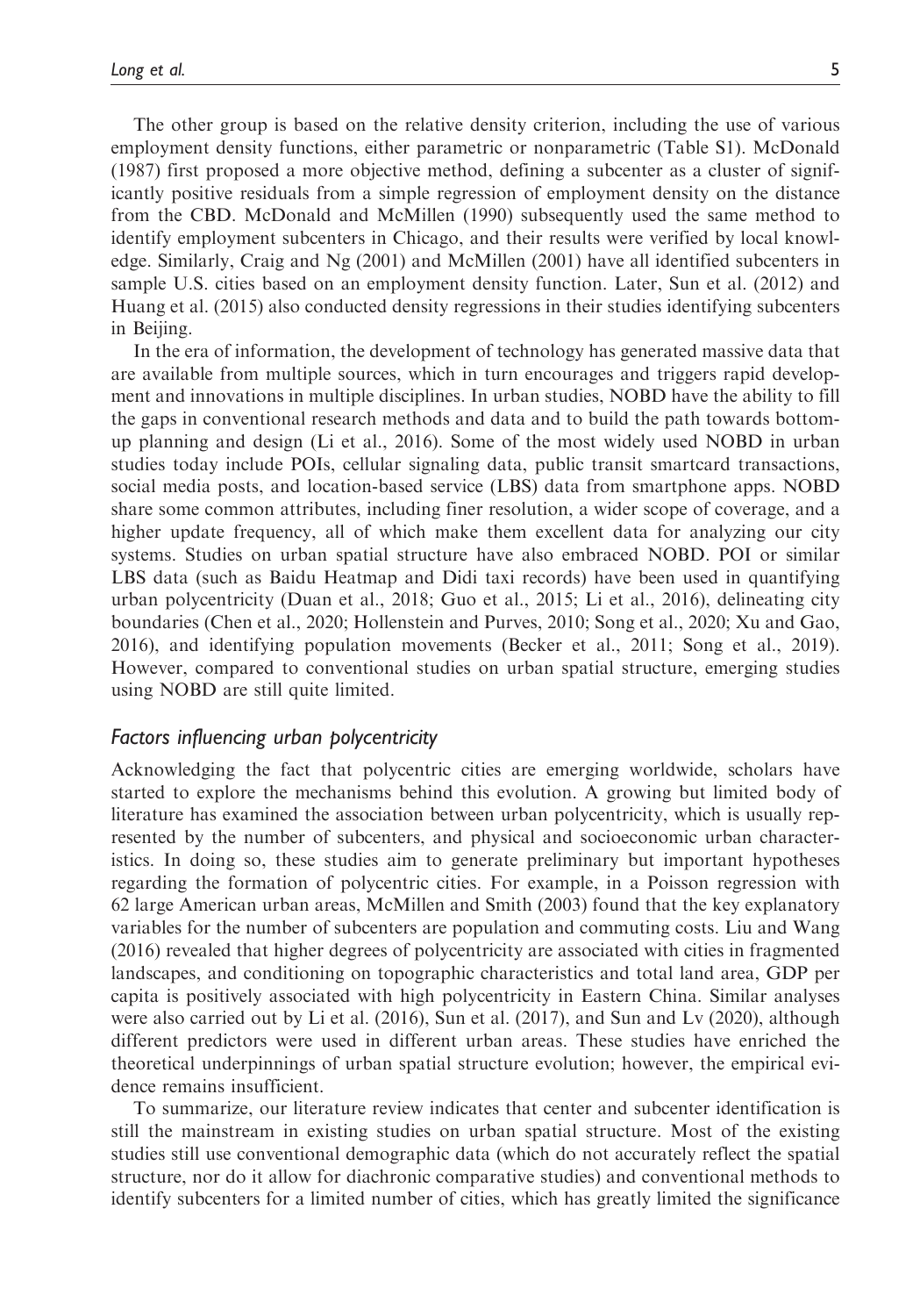of the findings. Although NOBD has been utilized in related research, there is still room for improvement. In addition, the discussion of the factors influencing polycentricity is insufficient (Lan et al., 2019). Aiming to fill these gaps, this paper attempts to expand the literature by employing POIs and a new nonparametric method for center/subcenter identification, taking 284 Chinese cities as the study subject. This enables us to simultaneously identify the main center and subcenters (if any) of hundreds of cities and to investigate the possible determinants of polycentricity across these cities.

## Study area and data

#### Study area and unit of analysis

In this paper, we focus on prefecture cities ("地级市" in Chinese) and above in the Chinese context. There are 284 such cities in total.

It is noteworthy that the definition of "city" has continued to change since the earliest concentration of human settlements. A widely accepted definition of city is an area delimited by administrative boundaries, which are demarcated by governments for administrative purposes, such as taxes, governance, and censuses. A common attribute of cities defined by administrative boundaries is that they often cover some nonurban areas, and this attribute has attracted urban planners' and researchers' attention in recent years. They have argued that administrative boundaries could pose challenges to urban studies, as most human activities occur only in urbanized areas. How we define "city" actually has an impact on how we understand and solve urban issues. Emerging studies have been undertaken to redefine "city." Long (2016), for instance, applied percolation theory in light of newly emerging big and open data and proposed an alternative definition of city based on road junctions. Song et al. (2018b) used POI data and road networks to redefine Chinese cities by their functional areas.

We are aware of the above progress, but we still adopt administrative boundaries to define "city" in this study for a number of reasons. First, using administrative boundaries to define a city or region is not unique to China. Similar well-known concepts are the metropolitan statistical area (MSA) and county in the United States, both of which include a large portion of rural areas around urbanized areas. Second, a majority of the previous studies on urban spatial structure and subcenter identification employed administrative cities, e.g. Gordon et al. (1986), McDonald (1987), Pfister et al. (2000), Dai et al. (2014), Yu and Wu (2016) and Li et al. (2016). Our results can be easily compared with these studies if we are using the same definition of a city. Third, the administrative boundaries of a city are relatively stable, which greatly facilitates historical comparisons and longitudinal analyses, while the lack of NOBD for the past simply makes it impossible to define older cities using NOBD techniques. Fourth, administrative boundaries matter when we must formulate plans or policies, which are often valid for areas or stakeholders within certain administrative boundaries.

#### Data

Our literature review indicates that the city's main center and subcenters have historically been defined and measured as clusters of employment or residences above a certain threshold. However, we argue that a center or subcenter should be able to provide versatile urban functions and to support various human activities, including not only residences and employment but also recreation, education, and social interactions. As one of the emerging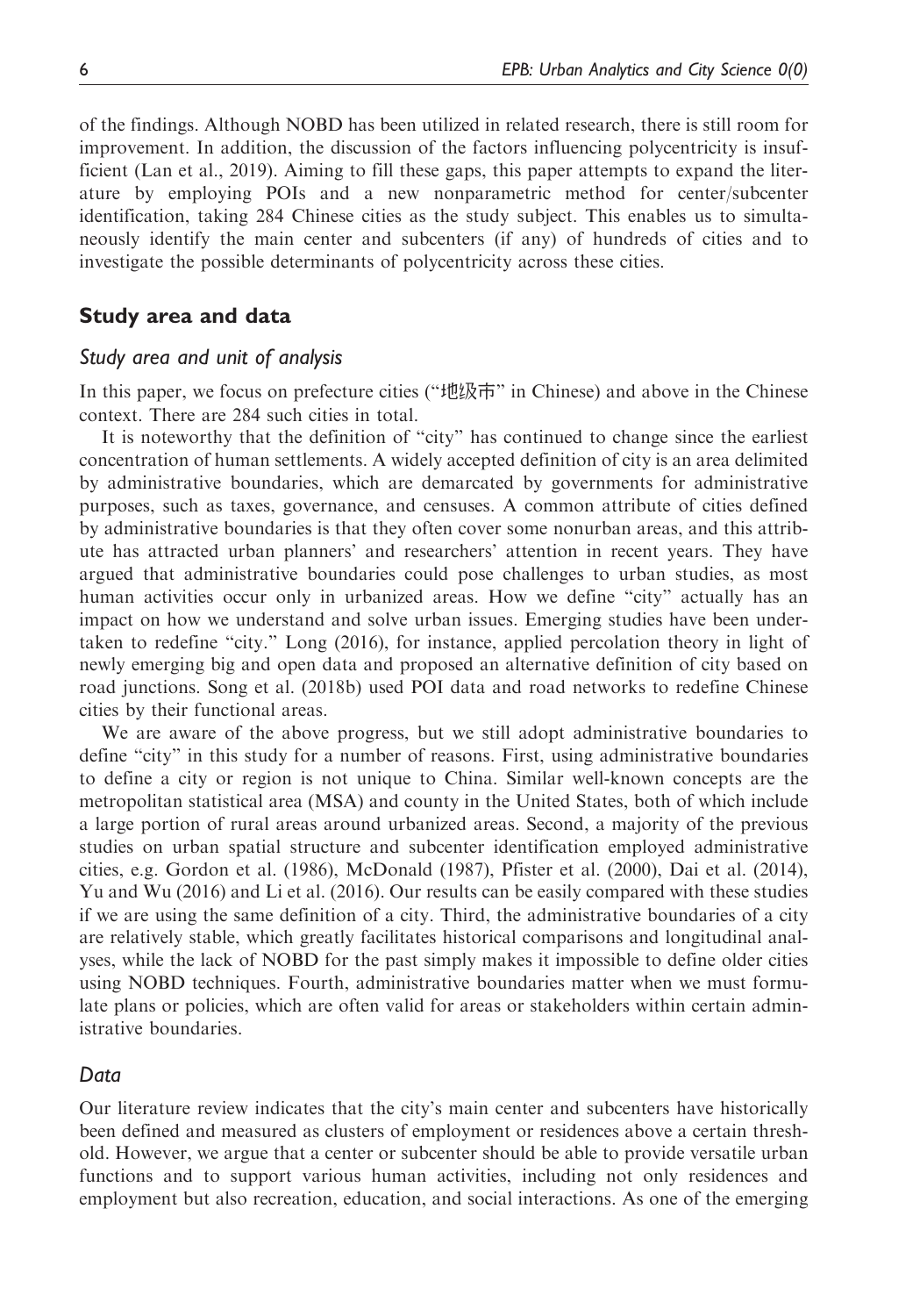NOBD, POIs record the locational information and attributes of different places in cities. Such places are highly correlated with people's daily lives, such as restaurants, shopping malls, office buildings, bus stations, banks, etc., which make indicators based on POI data good proxies for diverse urban functions and human activities. To quantitatively identify and analyze the urban spatial structure, a total of 5,281,382 POIs in 2011 for mainland China were collected from the Baidu Map application programming interface (<http://lbsyun.baidu.com/>).

#### **Methodologies**

As identified in the literature review, both the absolute density and the relative density criteria in subcenter identification share a common principle: a subcenter should exhibit a local peak in density within the metropolitan area. In this paper, we follow the same principle and define a city's main center as a spatial cluster area (one or more subdistricts) with the highest level of human activities, while a subcenter is a subarea with a relatively higher level of human activity but is geographically separated from the main center. In other words, a qualified subcenter should have a significantly higher human activity level than its surroundings (locally high) and relatively higher density among all the subdistricts in the city (globally high). In addition, we think a good identification method should be able to produce reasonable results even if researchers are unfamiliar with the study area, which means that the method should be nonparametric and transferrable across time and space. Moreover, the method should be relatively easy to operate and be automated to support the analysis of subcenters for many cities simultaneously. Last but not least, the method should take advantage of NOBD, which not only have the merits identified previously but have also become increasingly available at a low cost.

In light of the above, we employ POI density, a typical NOBD, in a nonparametric approach to main center and subcenter identification, and the computational flowchart of this method can be found in the online supplementary materials (Figure S1). In our method, the POI density of each subdistrict in a city is calculated first. Either the Jenks natural breaks or the Anselin local Moran's I is then used to classify and identify the main center and subcenters, depending on the number of subdistricts in each city. The local Moran's I is an inferential spatial pattern analysis tool grounded in probability theory, and the application of the tool requires a decent sample size to meet the requirements of the law of large numbers (LLN) and the central limit theorem (CLT), while a small sample size may lead to errors of inference (Bivand et al., 2019). A sample size of 30 is a widely recognized and accepted empirical value in the academic community to meet the minimum requirements of both the LLN and the CLT (Ott and Longnecker, 2015) and is thus used as a threshold for model selection in this study.

For cities with fewer than 30 subdistricts, Jenks natural breaks is used to divide all the subdistricts into several classes based on the distribution of POI density, and a goodness of variance fit greater than 0.8 is used as the general threshold to accept the classification result (Jenks, 1967). Next, the subdistricts that belong to the top two classes from the natural break result are identified as the main center and subcenter candidates (as shown in Figure 1a). We then define the candidate subdistrict with the highest POI density as the main center of the city. For all the other candidates, if one subdistrict is geographically contiguous with the main center, it will also be identified as part of the main center, while a subdistrict that is geographically separated from the main center will be defined as a subcenter (as shown in Figure 1a).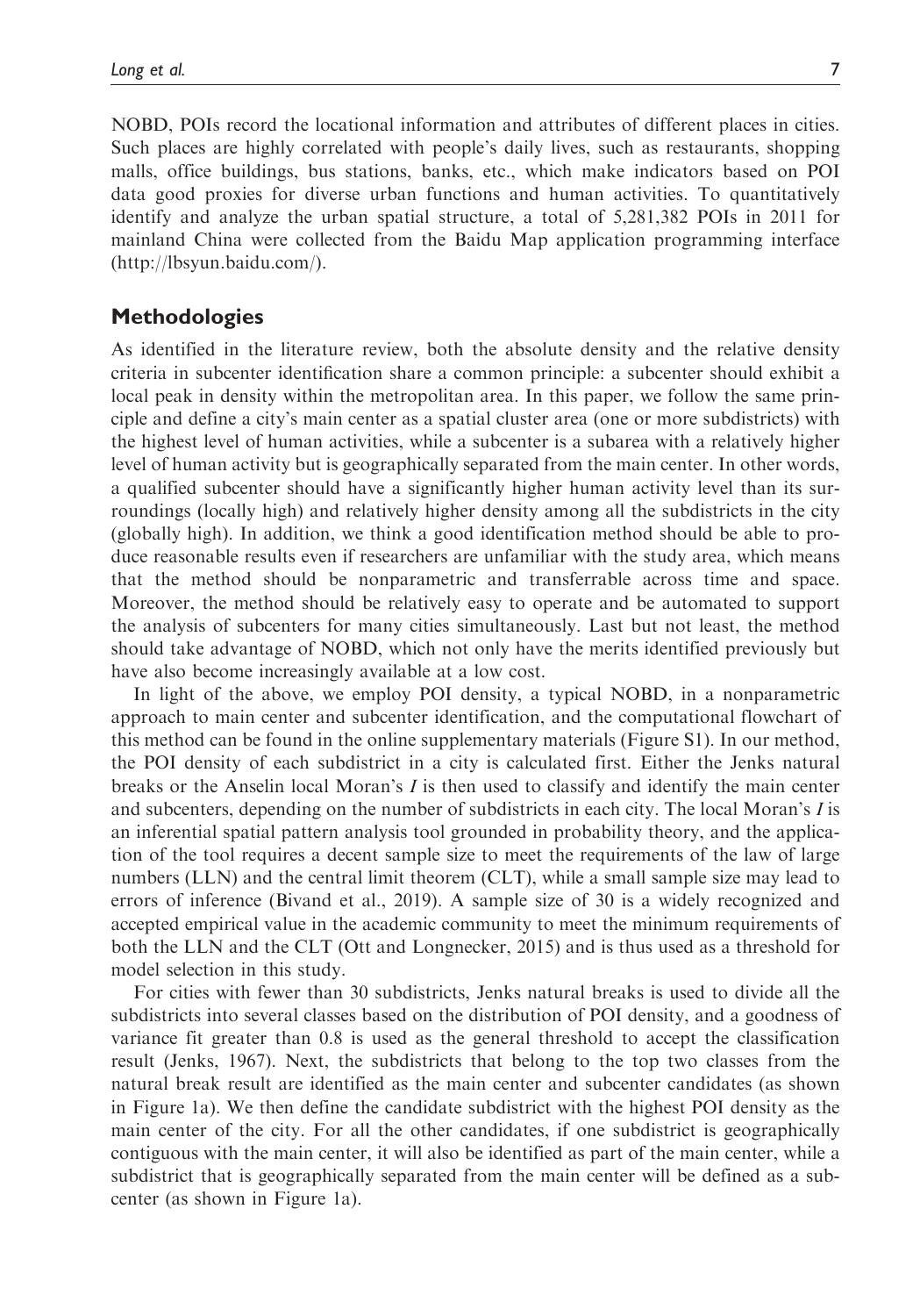

Figure 1. The urban spatial structure identification process: (a) uses Huangshan (less than 30 subdistricts) as an example to demonstrate the process using Jenks natural breaks; (b) uses Shenyang (more than 30 subdistricts) as an example to demonstrate the process of combining Moran's I and Jenks natural breaks.

For cities that have more than 30 subdistricts, the local Moran's I (Anselin, 1995) is calculated before selecting the subdistricts with higher POI density using the above method (as shown in Figure 1b). The local Moran's  $I$  is a widely used spatial statistics tool for cluster and outlier analysis in economics, resource management, biogeography, political geography, and demographics.

The local Moran's I statistic for spatial associations is given as:

$$
I_i = \frac{x_i - \bar{X}}{S_i^2} \sum_{j=1, j \neq i}^{n} w_{i,j}(x_j - \bar{X})
$$
 (1)

$$
S_i^2 = \frac{\sum_{j=1, j \neq i}^n (x_j - \bar{X})^2}{n-1} - \bar{X}^2
$$
 (2)

where  $x_i$  and  $x_j$  are the attributes of features i and j, respectively,  $\bar{X}$  is the mean of the corresponding attribute,  $\omega_{i,j}$  is the spatial weight between features i and j,  $S_i^2$  is the global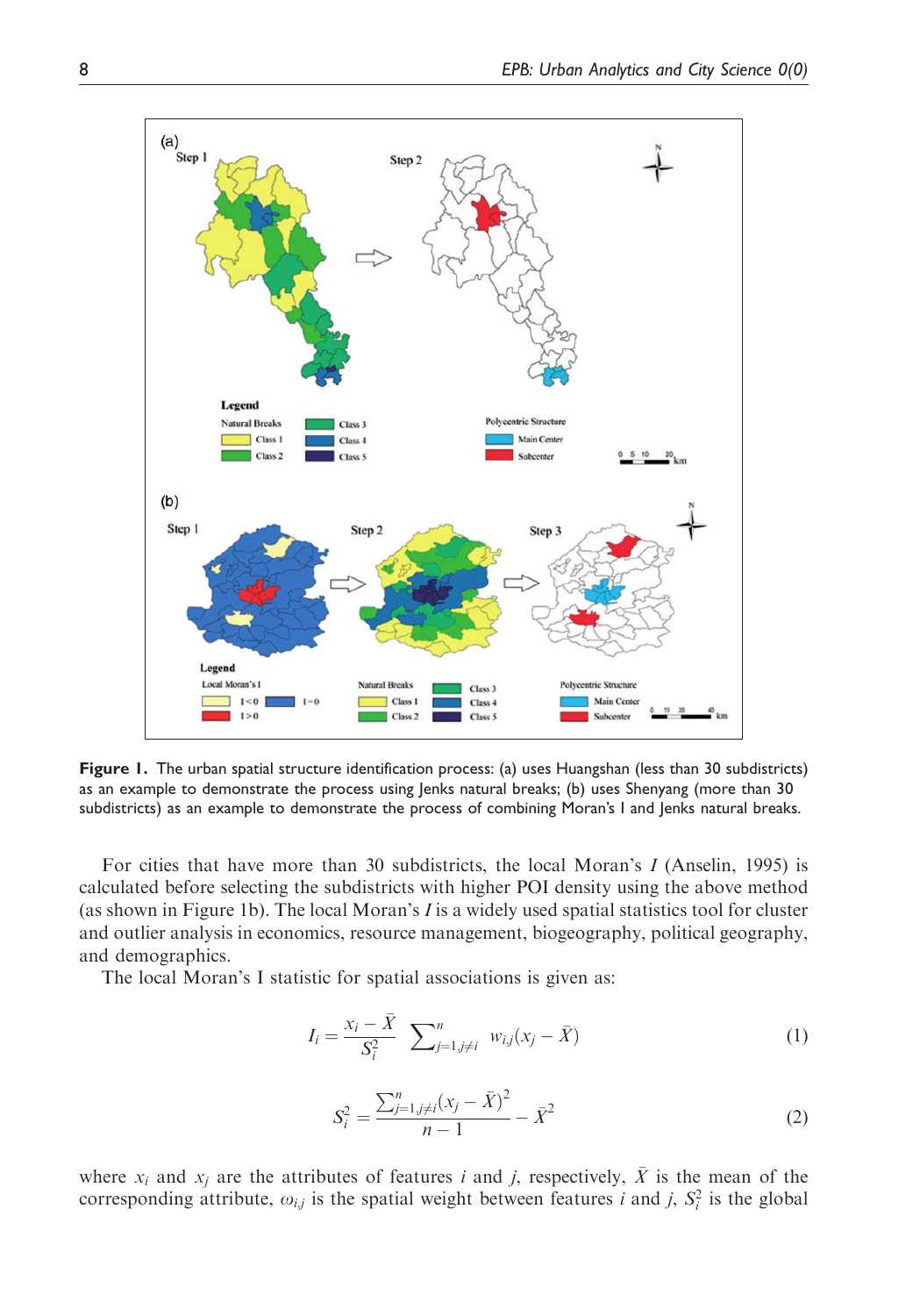sample variance, and *n* is the total number of features. In this case,  $x_i$  refers to the density of POIs in subdistrict i.

When the local Moran's  $I$  results in a positive value, it means that a subdistrict and its surrounding subdistricts form a high-density cluster or a low-density cluster. A negative result indicates that a subdistrict with relatively higher POI density is surrounded by subdistricts with lower POI densities, or vice versa. In this work, if the local Moran's I value of a subdistrict is greater than 0 (for a 95% confidence interval), this subdistrict and the subdistricts adjacent to it that belong to the first class of the Jenks natural breaks result are defined as the main center of the city. If the subdistrict has a negative  $I$  value but its POI density is classified in the top three, it is then defined as a subcenter, as shown in Figure 1a.

This method we propose not only considers the density attributes of different subdistricts when identifying local peaks but also takes their spatial relationships into account. Moreover, this nonparametric method requires only the density of POIs as input but does not require local knowledge of the study area and therefore can be reproduced across different contexts.

#### Results and validation

#### Subcenters in Chinese cities

We found 70 polycentric cities in mainland China, most of which lie in east-central China (Figure 2). The population in these polycentric cities ranges from 850,000 (Tongchuan city) to 33 million (Chongqing city), with a mean of 5 million and a standard deviation of 4.5 million, which indicates an extremely large degree of deviation among the cities. Of the 70 polycentric cities, 31 cities had more than 5 million people in 2011, which implies that polycentricity exists not only in large cities but also in small cities.

Among the 70 polycentric cities, the number of subcenters ranges from 1 to 12, and 57% of these cities have only one subcenter identified, while only 10 cities had more than 2



Figure 2. The distribution of polycentric and monocentric cities in China.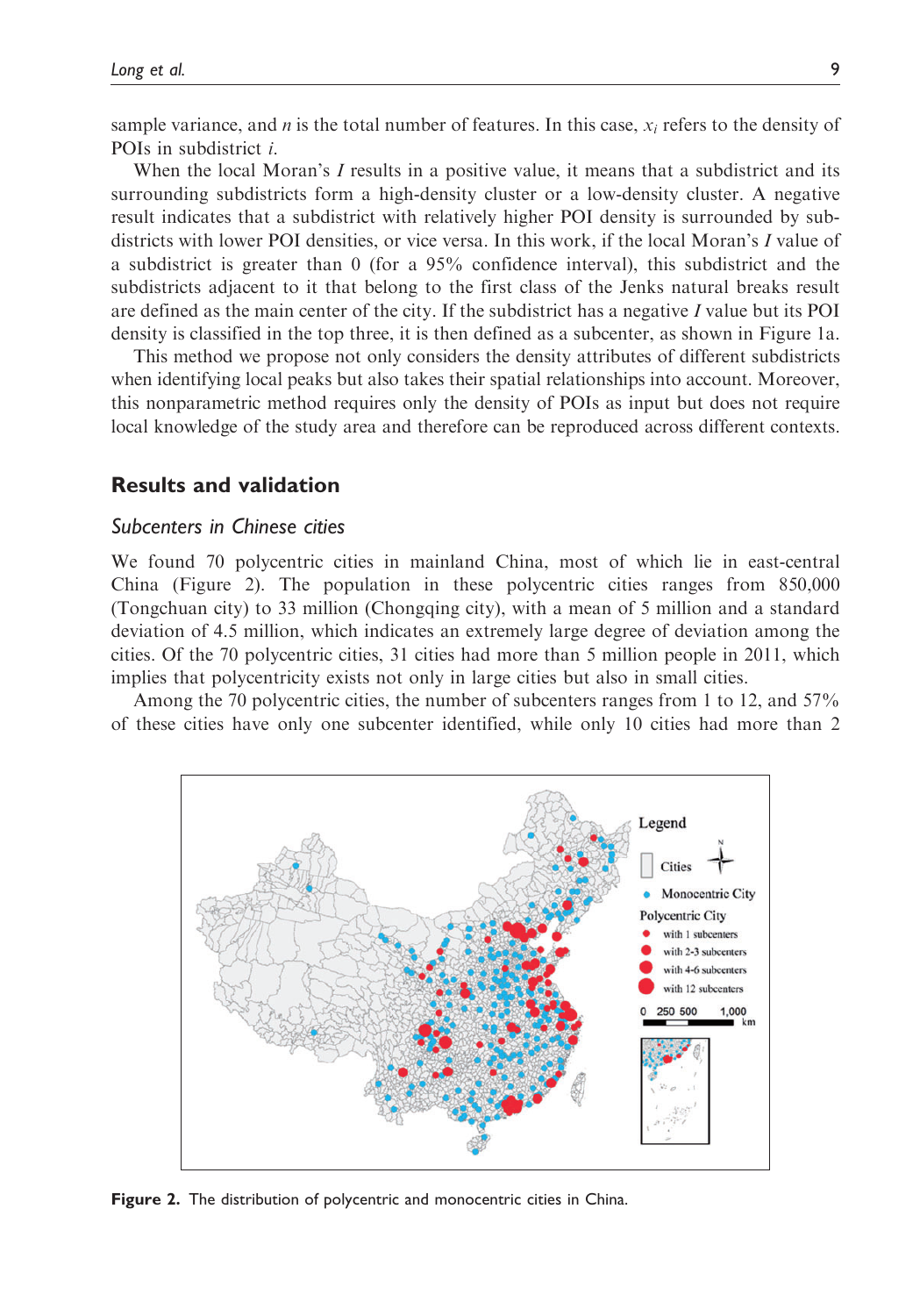subcenters in 2011. The spatial distributions of the main centers and subcenters in the 70 polycentric cities are shown in the online supplementary materials (see Figure S2).

#### The spatial pattern of subcenters

The number of subcenters and the average distance between the main center and the subcenters in a city provide a straightforward way to depict its spatial structure. Such distances vary from city to city and are determined by multiple factors, such as terrain characteristics, the land area of the city, and the layout of the road network. In this study, we define the centroids of the main center and the subcenter polygons in each city as origins and destinations and then calculate the mean linear distance (MD) between them. We also employ the ratio of the MD and the square root of the land area as an indicator to quantify the spatial distribution characteristics (SDCs) of the main center and the subcenter(s) (see more details in Table S2 in the online supplementary materials).

Among the 70 cities considered, the longest MD is found in Lanzhou city at 93.69 km, while the shortest is 5.72 km in Weihai city, and the MDs of most cities (62.9%) are between 15 and 30 km. The SDC takes the geometric area of a city into account and reflects the geographic scope of the subcenters, and a larger SDC normally indicates that the subcenters are located near the periphery of the city boundaries, while a smaller SDC implies a more compact distribution of the subcenters around the main center.

#### Result validation

As we employ new data and methods in center and subcenter identification, it is necessary for us to verify that our results are valid and robust. To perform the validation, we first compare the results (see Section 'Subcenters in Chinese cities') with those based on the



Figure 3. The main center and subcenters identified in Beijing: (a) using job density data from 2000; (b) using job density data from 2005; (c) using job density data from 2009; (d) using POI density data from 2011.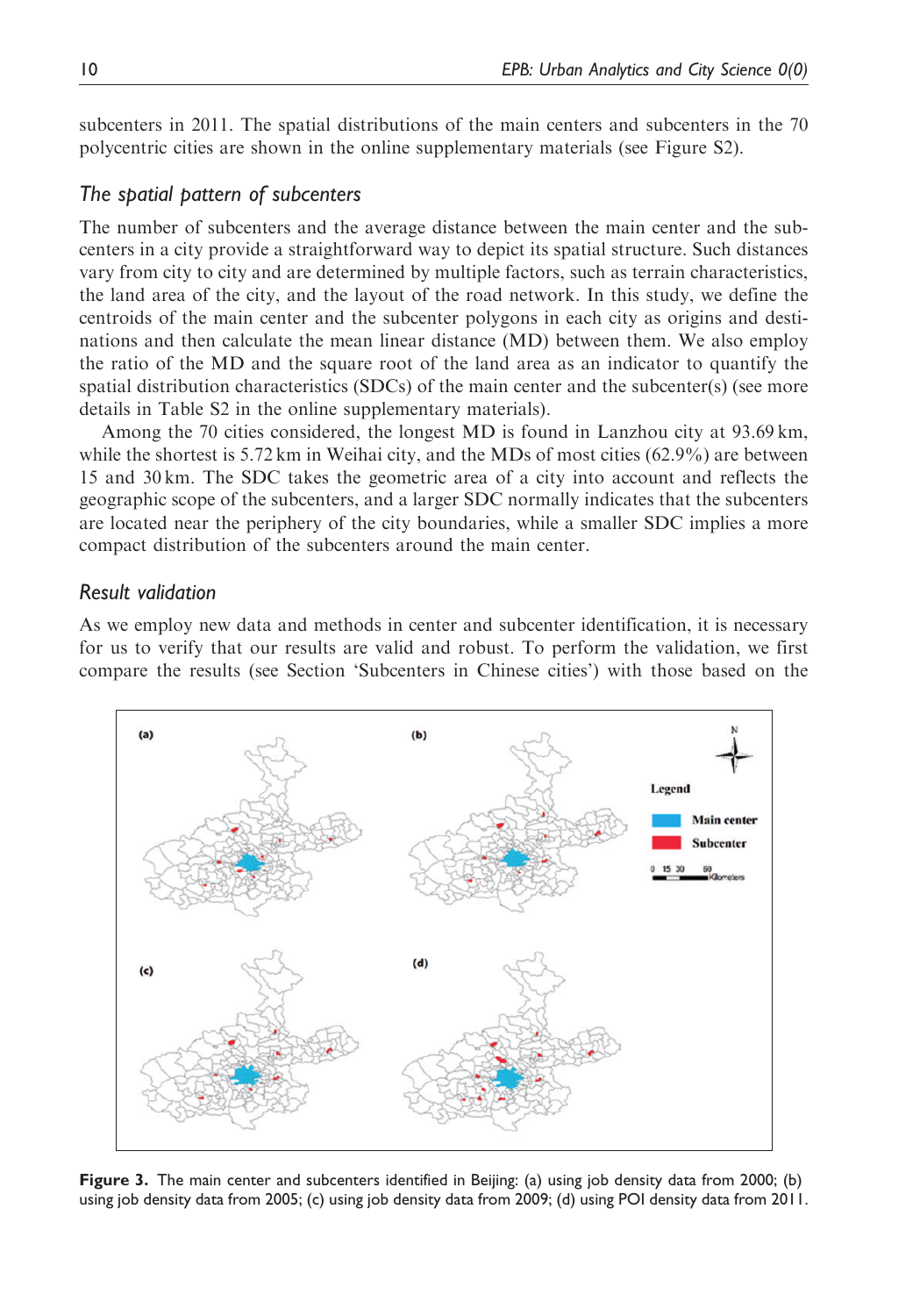existing methods and traditional/census data. Let us take Beijing as an example. In Beijing, we were fortunate to have employment data at the township level (subdistrict) for three different years: 2000, 2005, and 2009. By using the existing method highlighted in Section 'Methodologies', we obtain the job density-based polycentric structures of Beijing in these years (see Figure 3a to c). By contrast, Figure 3d shows the results of this study.

Figure 3a-d share a common subset of subcenters, which implies that these subcenters might remain constant as time progresses. Compared to Figure 3a-c, notably, Figure 3d identifies several new subcenters in the northwest and southeast. Our local knowledge and site audits tell us that the conventional employment data alone could fail to capture highdensity residential communities with diverse open spaces, public facilities, and commercial stores but few office buildings. Baidu heatmaps, which have been widely used as a proxy for the concentration of human activities, can also corroborate this. When compared with the findings of Li et al. (2016), who used a Baidu heatmap to capture a wide spectrum of human activities, Figure 3d's additional subcenters relative to Figure 3a-c are defendable.

In addition to the above cross-checking, we compare the results of this study (Figure 4b&d) with those based on the conventional/existing method proposed by McMillen (2001) (Figure 4a and c). Figure 4a&c are adapted from Sun et al. (2012) and Sun and Wei (2014). The comparisons indicate that (a) our results identify more subcenters than those of other scholars—the reasons for this have been highlighted above—and (b) a subset of the subcenters in our results are identical to those of other scholars. The above shows that this study's method can at least identify subcenters comparable to those of the conventional/ existing methods. The former might also identify subcenters that the latter cannot.



Figure 4. Subcenters identified by existing studies and by this study. POI: point-of-interest.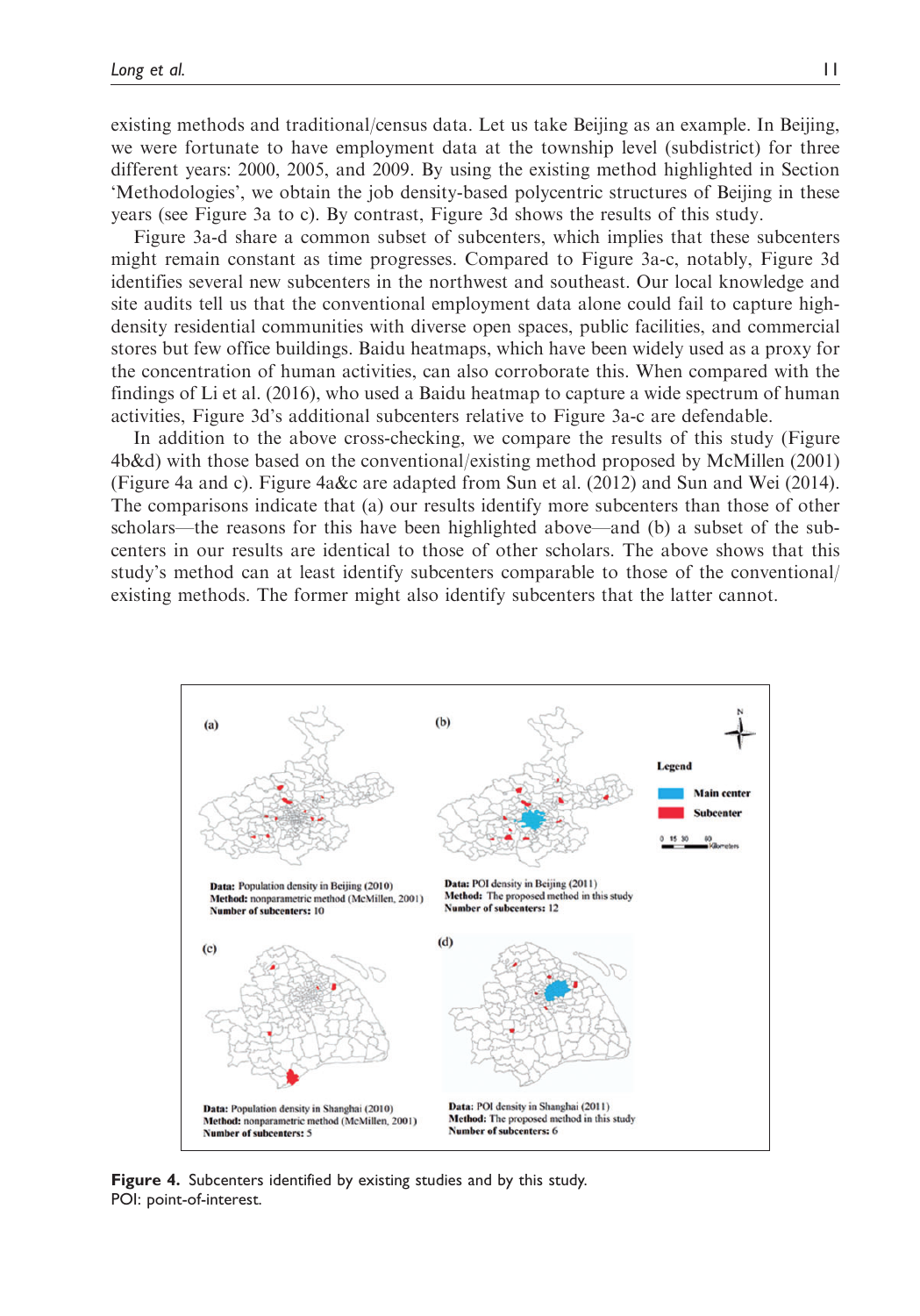| Variable                               | Coefficient | t        | Þ     |
|----------------------------------------|-------------|----------|-------|
| Constant                               | $-0.13$     | $-0.975$ | 0.330 |
| Population in the year 2010 (millions) | $-0.257$    | $-4.727$ | 0.000 |
| GDP (millions of yuan)                 | 0.557       | 12.695   | 0.000 |
| Average wages of staff and workers     | 0.080       | 2.457    | 0.015 |
| Area of construction land (sq.km.)     | 0.052       | 0.884    | 0.378 |
| Urban land area (sq.km.)               | 0.141       | 2.729    | 0.007 |
| Density of road intersections          | $-0.003$    | $-0.079$ | 0.937 |
| $R^2$                                  | 0.468       |          |       |
| Adjusted $R^2$                         | 0.456       |          |       |

|  |  |  | Table 1. OLS regression results. |  |
|--|--|--|----------------------------------|--|
|--|--|--|----------------------------------|--|

Note: This sample includes 284 cities in China. The dependent variable for the regressions is the number of subcenters.

GDP: gross domestic product.

#### Regression analysis of the relationship between polycentricity and urban characteristics

When scholars find a way to identify subcenters, the factors influencing urban polycentricity become of interest. Growing but limited number of studies have regressed urban polycentricity on urban characteristics to examine their correlations. In this study, 70 out of 284 Chinese cities are identified with polycentric structures, which constitutes a decent sample size for analyzing the association between urban polycentricity and its factors of influence. Specifically, a multivariate regression model was created to examine the correlation between the number of subcenters and the cities' geographical, socioeconomic, and demographic characteristics as potential factors of influence. Given that there is no consensus concerning the selection of the independent variables in existing studies, this paper chose the factors of influence in accordance with the most widely used variables in the literature (cf. Li et al., 2016; Liu and Wang, 2016; McMillen and Smith, 2003; Sun and Lv, 2020; Sun et al., 2017) and took full consideration of data availability as well. Ultimately, the total population, the GDP, the average wage of staff and workers, the area of construction land, the total urban land area, and the density of road intersections were used as predictors in the regression analysis.

Each independent variable is normalized to eliminate differences among their dimensions using min–max normalization. The ordinary least squares (OLS) regression results are given in Table 1. At the 0.05 level of significance, the total population shows a significant and negative correlation with the number of subcenters, which means that cities with a larger population have fewer subcenters on average when other factors are kept constant. This result is surprising at first glance since we noticed that the cities with more subcenters are populous metropolises such as Beijing and Shanghai. Then, we further examined the other less populous cities and found that the majority of midwestern cities have a relatively large population but only one subcenter. Such cities are still in the early stages of urban polycentralization, and the concentration of the population is the driving force behind the formation of their first subcenter (Zhao, Dang and Wang, 2009). Total urban land area is found to be positively correlated with the number of subcenters, while the area of construction land is not significant. It is not hard to anticipate this result since larger cities potentially provide enough space for subcenters to emerge and grow. Both GDP and the average wage of employees reflect the economic development level of a city, and both are significantly correlated with the number of subcenters. The positive coefficients on GDP and average wage verify that subcenters can also generate economies of scale through agglomeration and thus contribute to the economy. Although a new approach and new data were used in this study to identify urban subcenters,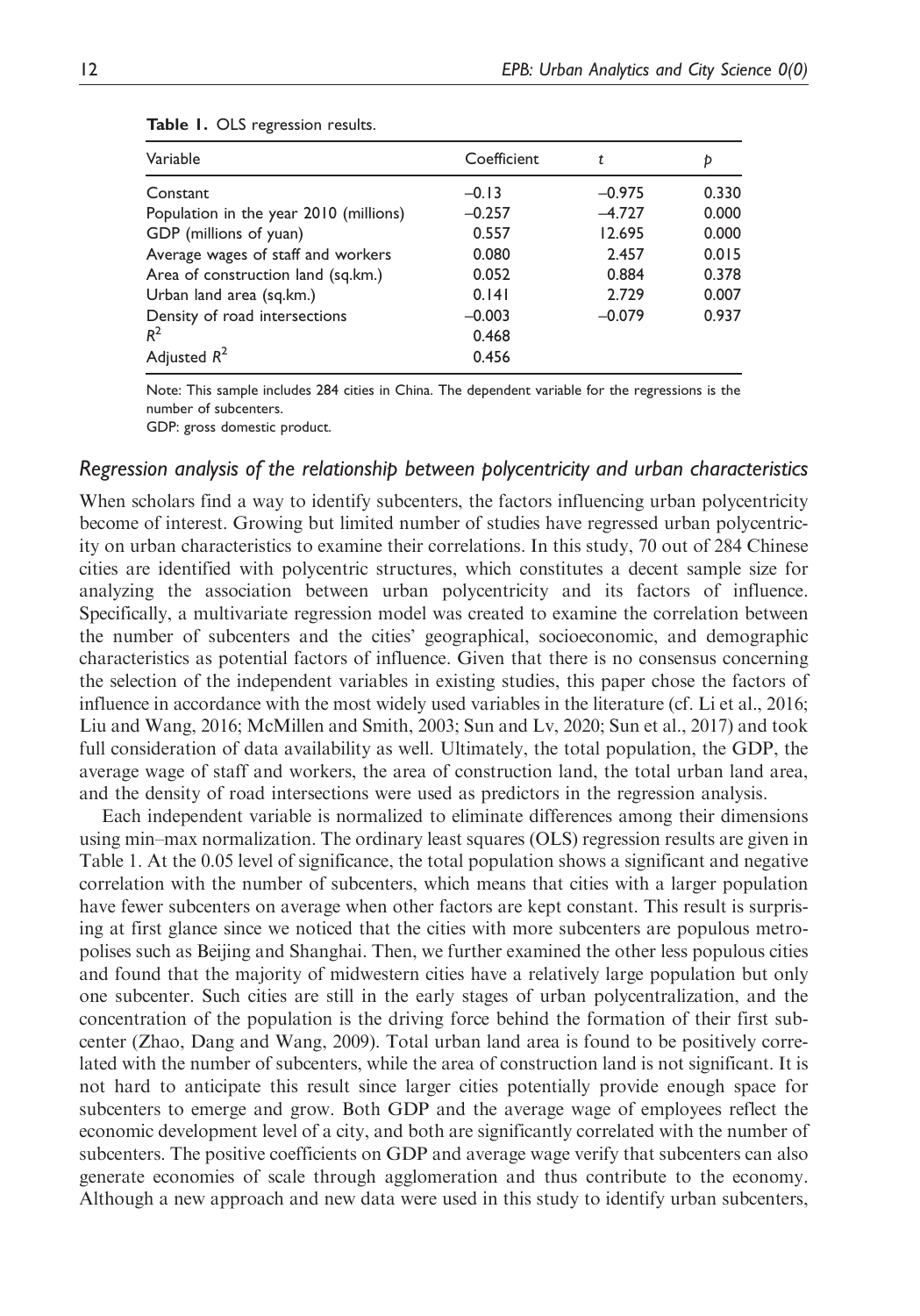we had some findings regarding the correlations between polycentricity and urban characteristics that are consistent with those of previous studies, such as the negative correlation with total population (Zhao, Dang and Wang, 2009), and the positive impacts from urban land area (Liu and Wang, 2016) and GDP (Lip et al., 2018; Liu and Wang, 2016; Sun et al., 2017).

#### Discussion and conclusions

This study examines the feasibility and reliability of using a newly proposed nonparametric method to identify city subcenters with widely available POI data at the subdistrict level. By implementing the approach for 284 prefecture-level Chinese cities, 70 cities were identified with at least one subcenter in 2011. To validate the robustness of the proposed method and data, the results are compared with existing studies using conventional methods and data. The findings indicate that both the new method and the POI data can deliver validated results for subcenter identification. To further elaborate on our results, a regression model was created to analyze the relationships between the number of subcenters and certain selected demographic, geographic, and socioeconomic characteristics of the city. The regression results indicate that the number of subcenters in a city is positively associated with land area and economic performance but negatively correlated with population size, particularly for midwestern cities in China. Such findings may guide local governments and planning officials to identify their city's stage in polycentralization and to be prepared for the related changes in urban spatial structure.

Overall, we think this paper makes two main contributions to the literature on urban spatial structure (especially urban polycentricity). First, the introduction of POI data in subcenter identification provides us with an alternative mindset for urban spatial structure, which accounts for versatile urban functions and supports various human activities. By contrast, most if not all of the existing studies, define subcenters as clusters of employment or population. Cities have continued to evolve since those studies were conducted. Human activities, for instance, have become much more diverse and complex in recent years given the advent of the Internet of Things, the sharing economy, crowdsourcing, and smartphones. Therefore, main centers and subcenters in a city support a much wider variety of human activities, not only for work but also for lifestyles, leisure, (random) encounters, exhibitions, meetings, and entertainment (cf. Li et al., 2016). Thanks to the rapid development and vast availability of NOBD, we can now redefine and identify main centers and subcenters based on information that is richer, more continuous, and more current (even real-time) than ever before (cf. Batty, 2016). In this study, we illustrate the potential of POI data in identifying main centers and subcenters, and such attributes could enable urban planners and researchers to understand our cities more profoundly, efficiently, and reliably. They could also in theory support more timely and proactive policy- and decision-making in our cities.

Second, we proposed a nonparametric method using Jenks natural breaks and Moran's I to identify and locate main centers and subcenters in cities. The validity and robustness of the method have been verified by comparing the corresponding results with those in existing studies. Our method has the advantages of avoiding some of the potential problems in the existing ones, such as arbitrariness in setting thresholds for population and/or employment density and sensitivity to the spatial scale and the complexity of calculating the density surface. Moreover, the wide availability of POI data and the replicable method we propose in this study make it possible for researchers to reproduce their studies in new contexts.

Undoubtedly, there is still room for improvement in future research. First, the use of POIs as point data has limitations in describing the coverage and scale of the subjects. For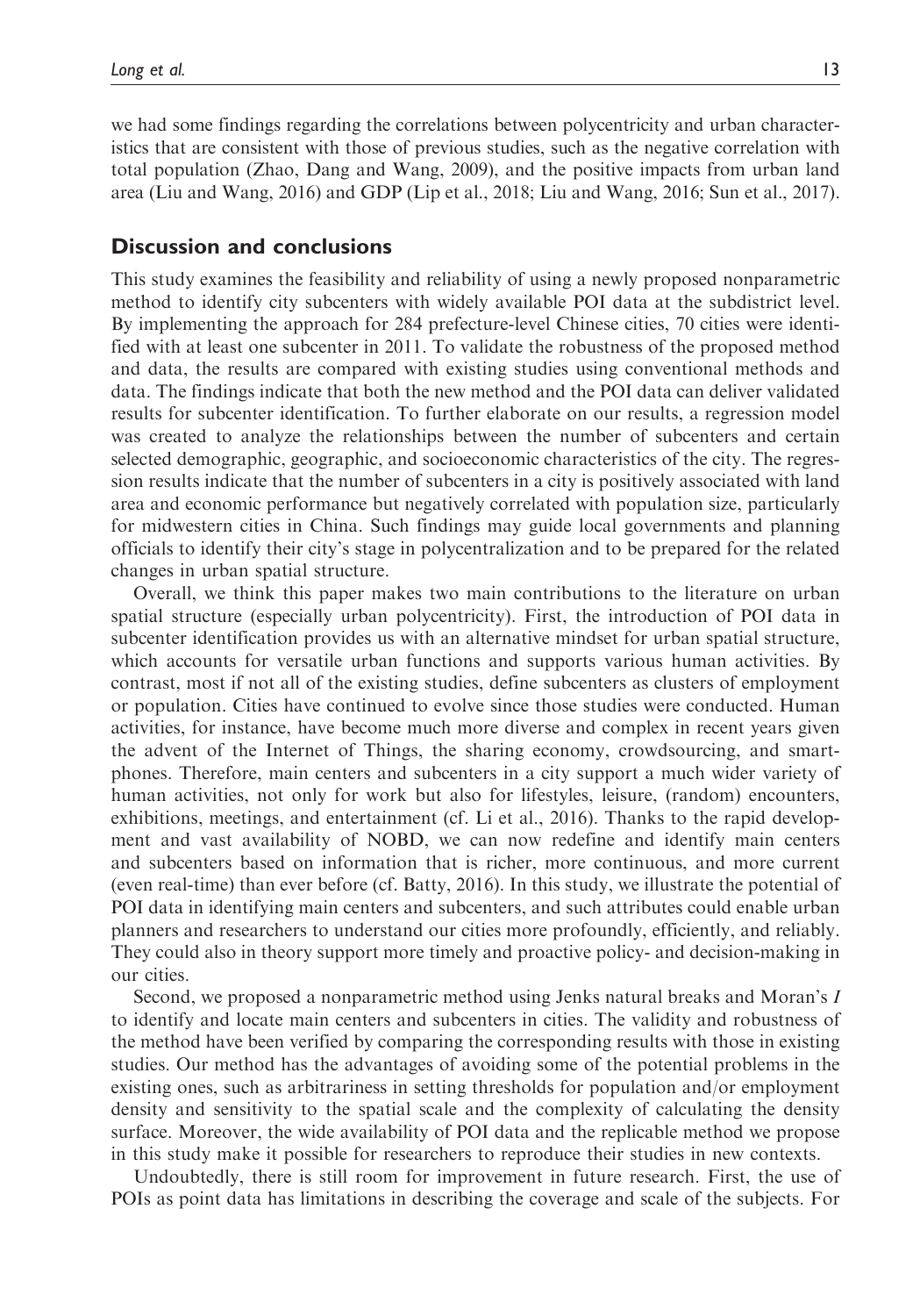instance, one cannot tell from the point data whether a commercial POI is a local grocery store or a chain supermarket. Unlike conventional employment or population data that capture the exact number of individuals, POI data provide a proxy for urban functionality and some description of the aggregated level of human activities. Second, we attempt to explore the factors that may be associated with urban structure after we identify polycentric cities in China. Admittedly, our sample size for the regression analysis is highly constrained by the total number of prefecture cities in China. Although the regression results are statistically significant, their practical significance could benefit from an expansion of the sample size or from conducting a panel analysis with multiple years of data. Finally, the main purpose of this study is to illustrate the feasibility and strength of the nonparametric method and NOBD in studying urban spatial structure; therefore, it used only data from 2011 and failed to conduct a longitudinal study of the main centers and subcenters. However, we know that there is no single best approach in center and subcenter identification, and all the merits and drawbacks should be discussed in terms of specific contexts. For example, this paper proposes a refined nonparametric approach with ubiquitous POI data, which has most of its advantages in large-scale analyses and comparisons. In our future studies, we could also combine multiple sources of NOBD, such as POI data and LBS data, including but not limited to car GPS, smartwatches, security cameras, and food delivery, as well as conventional census and survey data across multiple geographic and temporal scales. This combination would enable us to gain more knowledge about and insights into urban spatial structures, answering questions such as the following: What kind of POI composition would allow a subcenter to attract a constant flow of people? How long does a visitor usually stay at a subcenter? How does the exchange of people influence the attractiveness of different subcenters?

## Acknowledgements

The authors would like to thank Dr. Zhou Jiangping of the University of Hong Kong for his generous support in this research.

## Declaration of conflicting interests

The author(s) declared no potential conflicts of interest with respect to the research, authorship, and/ or publication of this article.

## Funding

The author(s) disclosed receipt of the following financial support for the research, authorship, and/or publication of this article: The research was supported by the National Natural Science Foundation of China (Grant No. 42001385).

# ORCID iDs

Yimeng Song **D** <https://orcid.org/0000-0001-9558-1220> Long Chen D <https://orcid.org/0000-0002-0972-449X>

## Supplemental material

Supplemental material for this article is available online.

## References

Alexiou A, Singleton A and Longley PA (2016) A classification of multidimensional open data for urban morphology. Built Environment 42(3): 382–395.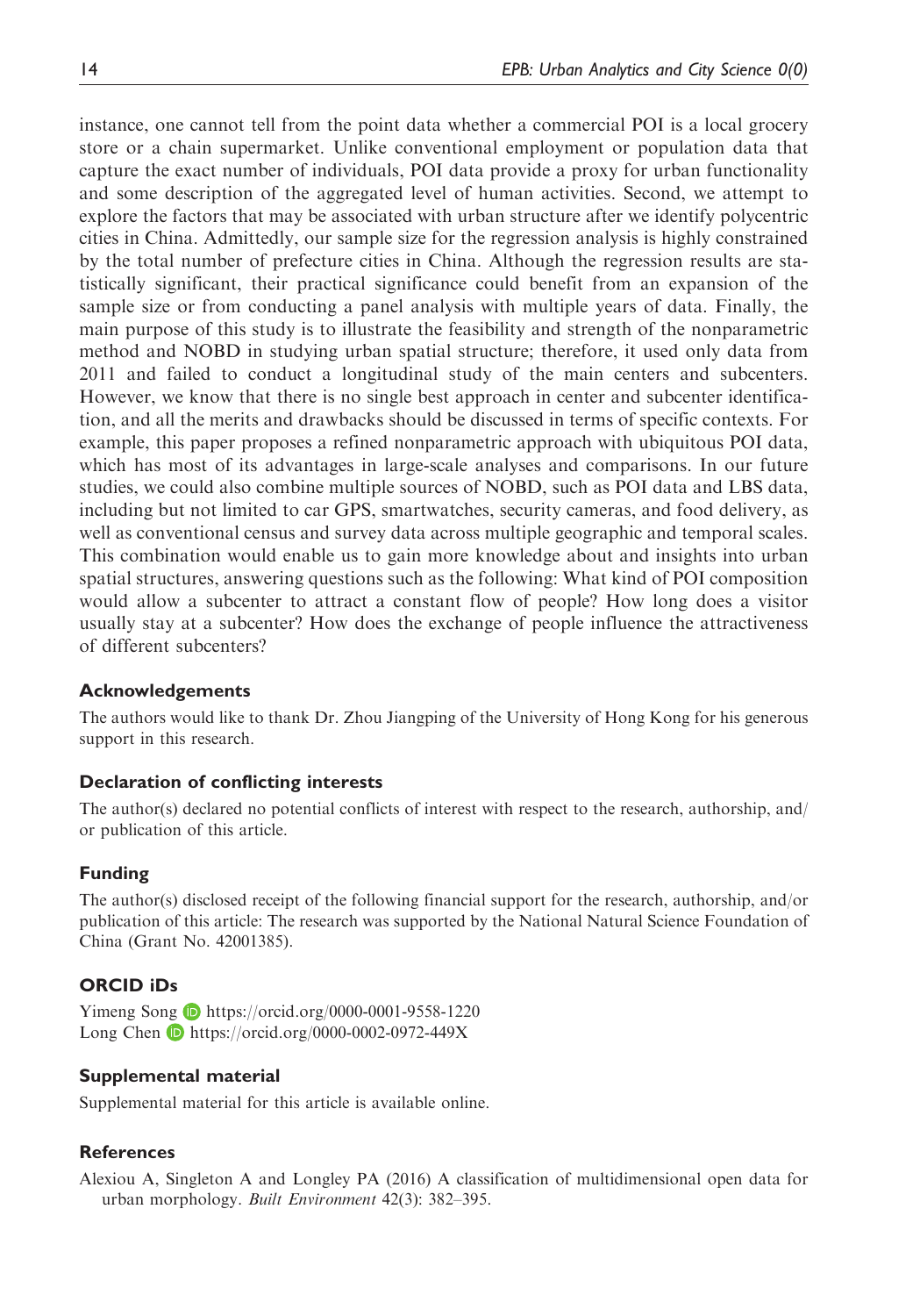- Anderson NB and Bogart WT (2001) The structure of sprawl: Identifying and characterizing employment centers in polycentric metropolitan areas. American Journal of Economics and Sociology 60(1): 147–169.
- Anselin L (1995) Local indicators of spatial association-LISA. Geographical Analysis 27(2): 93–115.
- Batty M (2012) Smart cities, big data. *Environment and Planning B: Planning and Design* 39(2): 191–193.
- Batty M (2013) Big data, smart cities and city planning. Dialogues in Human Geography 3(3): 274–279.
- Batty M (2016) Big data and the city. Built Environment 42(3): 321–337.
- Becker RA, Caceres R, Hanson K, et al. (2011) A tale of one city: Using cellular network data for urban planning. IEEE Pervasive Computing 10(4): 18–26.
- Bivand R, Muller W and Reder M (2009) Power calculation for global and local Moran's I. Computational Statistics & Data Analysis 58(8): 2859–2872.
- Bogart WT and Ferry WC (1999) Employment centres in greater Cleveland: Evidence of evolution in a formerly monocentric city. Urban Studies 36(12): 2099–2110.
- Burger MJ, Van Der Knaap B and Wall RS (2014) Polycentricity and the multiplexity of urban networks. European Planning Studies 22(4): 816–840.
- Cai J, Huang B and Song Y (2017) Using multi-source geospatial big data to identify the structure of polycentric cities. Remote Sensing of Environment 202: 210–221.
- Cervero R (1989) America's Suburban Centers: The Land Use-Transportation Link. Boston: Unwin Hyman.
- Chen B, Song Y, Huang B, et al. (2020) A novel method to extract urban human settlements by integrating remote sensing and mobile phone locations. Science of Remote Sensing 1: 100003.
- Craig SG and Ng PT (2001) Using quantile smoothing splines to identify employment subcenters in a multicentric urban area. Journal of Urban Economics 49(1): 100-120.
- Duan Y, Liu Y, Liu X, et al. (2018) Identification of polycentric urban structure of Central Chongqing using points of interest big data. Journal of Natural Resources 33(5): 788–800.
- Garreau J (1991) Edge City. New York: Doubleday.
- Garreau J (1992) Edge City: Life on the New Frontier (1st Anchor Books ed.). New York: Anchor Books.
- Giuliano G and Small KA (1991) Subcenters in the Los Angeles region. Regional Science and Urban Economics 21(2): 163–182.
- Glaeser EL, Kominers SD, Luca M, et al. (2018) Big data and big cities: The promises and limitations of improved measures of urban life. Economic Inquiry 56(1): 114–137.
- Gordon P and Richardson HW (1996) Beyond polycentricity: The dispersed metropolis, Los Angeles, 1970-1990. Journal of the American Planning Association 62(3): 289–295.
- Gordon P, Richardson HW and Wong HL (1986) The distribution of population and employment in a polycentric city: The case of Los Angeles. *Environment and Planning A: Economy and Space* 18(2): 161–173.
- Guo J, Lü Y and Shen T (2015) Urban spatial structure based on point pattern analysis—Taking Beijing metropolitan area as a case. Economic Geography 35(8): 68-74.
- Hartshorn TA and Muller PO (1989) Suburban downtowns and the transformation of metropolitan Atlanta's business landscape. Urban Geography 10(4): 375–395.
- Hollenstein L and Purves R (2010) Exploring place through user-generated content: Using Flickr tags to describe city cores. Journal of Spatial Information Science 2010(1): 21–48.
- Huang D, Liu Z and Zhao X (2015) Monocentric or polycentric? The urban spatial structure of employment in Beijing. Sustainability 7(9): 11632-11656.
- Huang D, Liu Z, Zhao X, et al. (2017) Emerging polycentric megacity in China: An examination of employment subcenters and their influence on population distribution in Beijing. Cities 69: 36–45.
- Jenks GF (1967) The data model concept in statistical mapping. International Yearbook of Cartography 7: 186–190.
- Lan F, Da H, Wen H, et al. (2019) Spatial structure evolution of urban agglomerations and its driving factors in Mainland China: From the monocentric to the polycentric dimension. Sustainability 11(3): 610.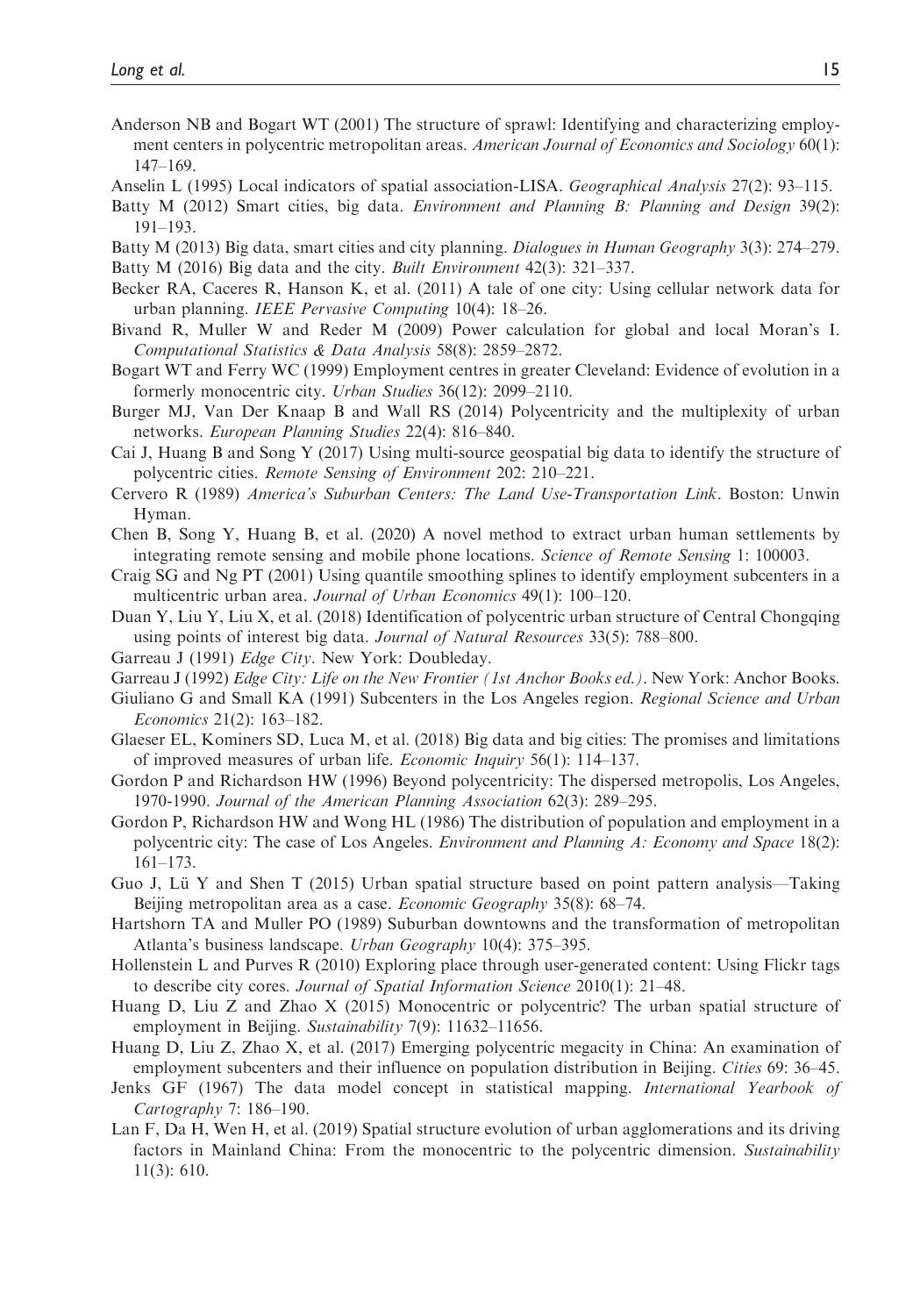- Lee B (2007) "Edge" or "Edgeless" cities? Urban spatial structure in U.S. metropolitan areas, 1980 to 2000. Journal of Regional Science 47(3): 479–515.
- Li J, Li M, Long Y, et al. (2016) China polycentric cities based on *Baidu Heatmap. Shanghai Urban* Planning Review 3: 30–36.
- Li M, Kwan MP, Wang F, et al. (2018) Using points-of-interest data to estimate commuting patterns in Central Shanghai, China. Journal of Transport Geography 72: 201–210.
- Liu X, Pan Q, King L, et al. (2018) Analysing the changes of employment subcentres: A comparison study of Houston and Dallas. Urban Studies. Epub ahead of print 9 October 2018. DOI: 10.1177/ 0042098018789554.
- Liu X and Wang M (2016) How polycentric is urban China and why? A case study of 318 cities. Landscape and Urban Planning 151: 10–20.
- Long Y and Thill JC (2015) Combining smart card data and household travel survey to analyze jobs– housing relationships in Beijing. Computers, Environment and Urban Systems 53: 19–35.
- Long Y (2016) Redefining Chinese city system with emerging new data. Applied Geography 75: 36–48.
- McDonald JF (1987) The identification of urban employment subcenters. Journal of Urban Economics 21(2): 242–258.
- McDonald JF and McMillen DP (1990) Employment subcenters and land values in a polycentric urban area: The case of Chicago. *Environment and Planning A: Economy and Space 22(12)*: 1561–1574.
- McMillen DP (2001) Nonparametric employment subcenter identification. Journal of Urban Economics 50(3): 448–473.
- McMillen DP and McDonald JF (1998) Suburban subcenters and employment density in metropolitan Chicago. Journal of Urban Economics 43(2): 157–180.
- McMillen DP and Smith SC (2003) The number of subcenters in large urban areas. Journal of Urban Economics 53(3): 321–338.
- Meijers E (2008) Measuring polycentricity and its promises. European Planning Studies 16(9): 1313– 1323.
- Miller HJ and Tolle K (2016) Big data for healthy cities: Using location-aware technologies, open data and 3D urban models to design healthier built environments. Built Environment 42(3): 441–456.
- Nasri A and Zhang L (2018) Employment subcenters, polycentricity, and travel behavior: The tale of two cities in the U.S. International Conference on Transportation and Development 2018. pp. 94–104.
- Ott RL and Longnecker MT (2015) An Introduction to Statistical Methods and Data Analysis. Nelson Education.
- Pfister N, Freestone R and Murphy P (2000) Polycentricity or dispersion?: Changes in center employment in metropolitan Sydney, 1981 to 1996. Urban Geography 21(5): 428–442.
- Qin B and Han S (2013) Emerging polycentricity in Beijing: Evidence from housing price variations (2001-2005). Urban Studies 50(10): 2006–2023.
- Scott AJ (1990) The technopoles of Southern California. *Environment and Planning A: Economy and* Space 22(12): 1575-1605.
- Song Y, Huang B, Cai J, et al. (2018a) Dynamic assessments of population exposure to urban greenspace using multi-source big data. Science of the Total Environment 634: 1315–1325.
- Song Y, Long Y, Wu P, et al. (2018b) Are all cities with similar urban form or not? Redefining cities with ubiquitous points of interest and evaluating them with indicators at city and block levels in China. International Journal of Geographical Information Science 32(12): 2447–2476.
- Song Y, Huang B, He Q, et al. (2019) Dynamic assessment of PM2. 5 exposure and health risk using remote sensing and geo-spatial big data. Environmental Pollution 253: 288–296.
- Song Y, Chen B and Kwan MP (2020) How does urban expansion impact people's exposure to green environments? A comparative study of 290 Chinese cities. Journal of Cleaner Production 246: 119018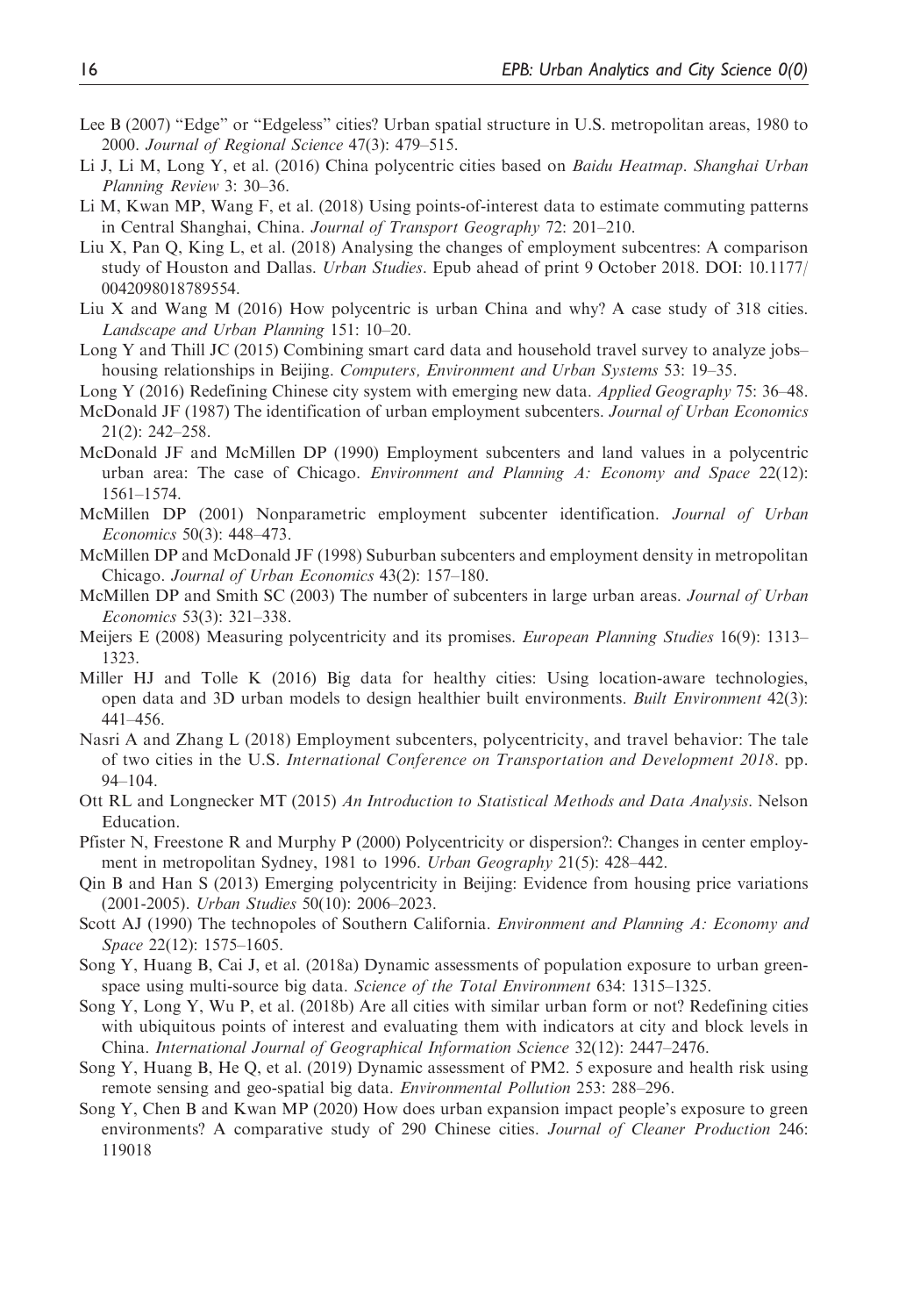- Sun B, Hua J, Li W, et al. (2017) Spatial structure change and influencing factors of city clusters in China: From monocentric to polycentric based on population distribution. Progress in Geography 36(10): 1294–1303.
- Sun B and Wei X (2014) Spatial distribution and structure evolution of employment and population in Shanghai Metropolitan Area. Acta Geographica 69: 6.
- Sun T and Lv Y (2020) Employment centers and polycentric spatial development in Chinese cities: A multi-scale analysis. Cities 99: 102617.
- Sun TS, Wang LL and Li GP (2012) Distributions of population and employment and evolution of spatial structures in the Beijing metropolitan area. Acta Geographica Sinica 67(6): 829–840.
- Vasanen A (2012) Functional polycentricity: Examining metropolitan spatial structure through the connectivity of urban sub-centres. Urban Studies 49(16): 3627–3644.
- Wang M, Derudder B and Liu X (2019) Polycentric urban development and economic productivity in China: A multiscalar analysis. Environment and Planning  $A$ : Economy and Space 51(8): 1622–1643.
- Wen H and Tao Y (2015) Polycentric urban structure and housing price in the transitional China: Evidence from Hangzhou. Habitat International 46: 138–146.
- Wu F (1998) The new structure of building provision and the transformation of the urban landscape in metropolitan Guangzhou, China. Urban Studies 35(2): 259–283.
- Xu Z and Gao X (2016) A novel method for identifying the boundary of urban built-up areas with POI data. Acta Geographica Sinica 71(6): 928–939.
- Yue W, Liu Y and Fan P (2010) Polycentric urban development: The case of Hangzhou. Environment and Planning A: Economy and Space 42(3): 563–577.
- Yu T and Wu W (2016) Monocentric or Polycentric? A Study on Urban Employment Sub-centers in Beijing. Urban Planning Forum 229(3): 21–29.
- Zhao J, Dang X and Wang X (2009) The evolution of spatial structure of urban agglomerations: Empirical evidence from western China. Economic Review 4: 27–34.
- Zhang L, Yue W and Liu Y (2017) Multidimensional analysis of the polycentric urban spatial structure: A case study of Hangzhou. Economic Geography 37(6): 67–75.
- Zhang ML and Pryce G (2020) The dynamics of poverty, employment and access to amenities in polycentric cities: Measuring the decentralisation of poverty and its impacts in England and Wales. Urban Studies 57(10): 2015–2030.
- Zhang W and Derudder B (2019) How sensitive are measures of polycentricity to the choice of 'centres'? A methodological and empirical exploration. Urban Studies 56(16): 3339–3357.
- Zhou J, Wang M and Long Y (2017) Big data for intrametropolitan human movement studies: A case study of bus commuters based on smart card data. International Review for Spatial Planning and Sustainable Development 5(3): 100–115.

Ying Long is now an Associate Professor in School of Architecture, Tsinghua University, China. His research focuses on urban planning, quantitative urban studies, and applied urban modeling. Before he joined Tsinghua University, he has been worked for Beijing Institute of City Planning as a senior planner for 11 years. Familiar with planning practices in China and versed in the international literature, Dr. Long's academic studies creatively integrates international methods and experiences with local planning practices. Dr. Long is also the founder of Beijing City Lab (BCL, www.beijingcitylab.org), an open research network for quantitative urban studies. More information is available at http://www.beijingcitylab.com/longy.

Yimeng Song is currently a research assistant professor in the Department of Land Surveying and Geo-Informatics at The Hong Kong Polytechnic University. He received his BEng from China University of Geosciences (Beijing) in 2012, BEcon from Peking